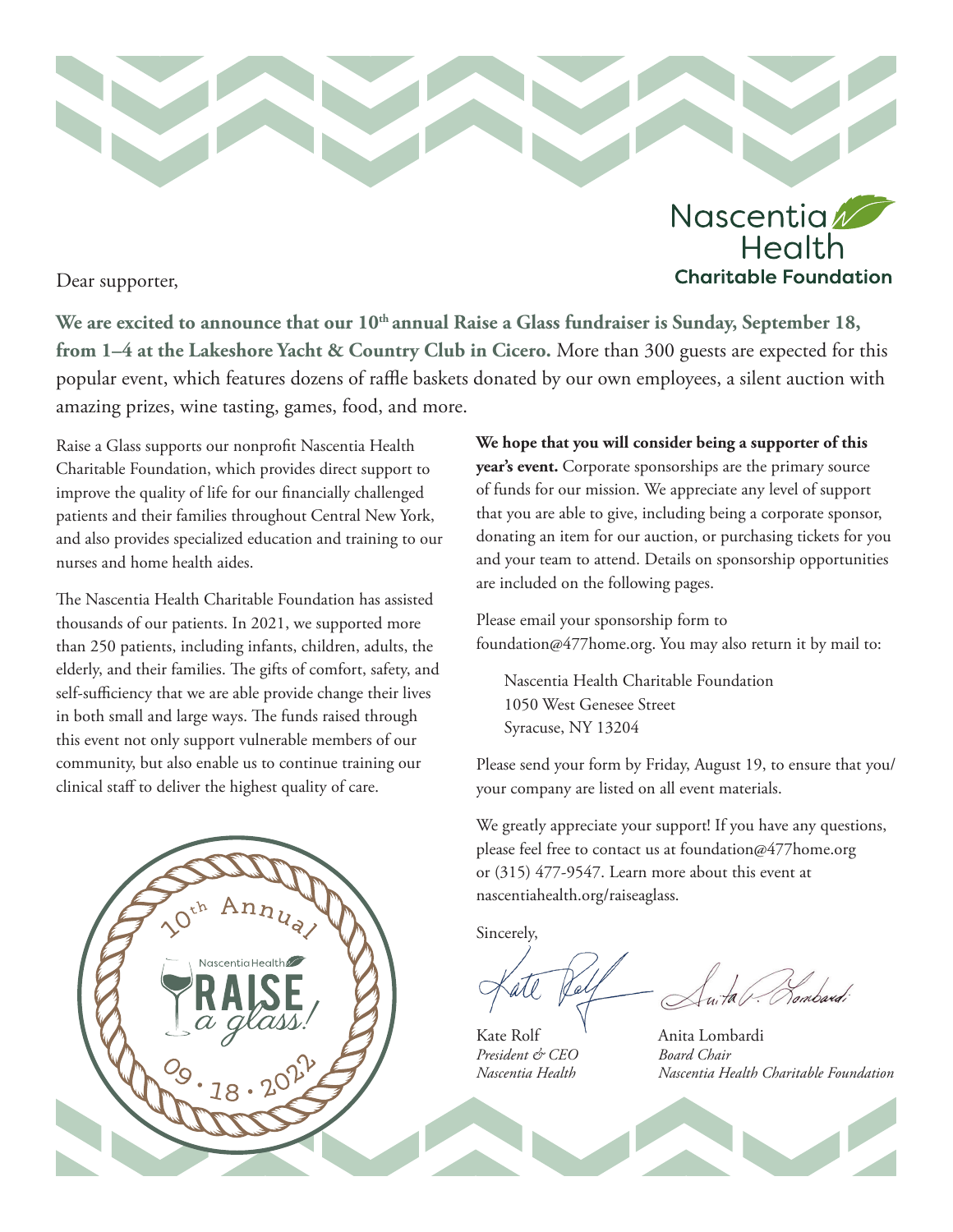



## **Sponsorship Opportunities**

| <b>Sponsor Packages</b><br>& Benefits | <b>Bronze</b><br>\$1,500 | Silver<br>\$2,500  | Gold<br>\$5,000 | Platinum<br>\$7,500 | Diamond<br>\$10,000 |
|---------------------------------------|--------------------------|--------------------|-----------------|---------------------|---------------------|
| Event Tickets                         | $\overline{4}$           | 10                 | 20              | 35                  | 50                  |
| <b>Pre-event Recognition</b>          |                          |                    |                 |                     |                     |
| Social Media Promotion                |                          |                    |                 |                     |                     |
| Listed on Invitation                  |                          |                    |                 |                     |                     |
| Website Logo                          |                          |                    |                 |                     |                     |
| Mention in Press Releases             |                          |                    |                 |                     |                     |
| <b>On-site Recognition</b>            |                          |                    |                 |                     |                     |
| Program advertisement                 | $\frac{1}{4}$ page       | $\frac{1}{2}$ page | full page       | full page           | full page           |
| Name on event materials               |                          |                    |                 |                     |                     |
| Logo on event materials               |                          |                    |                 |                     |                     |
| Company banner/shade                  |                          |                    |                 |                     |                     |
| Logo on giveaway                      |                          |                    |                 |                     |                     |